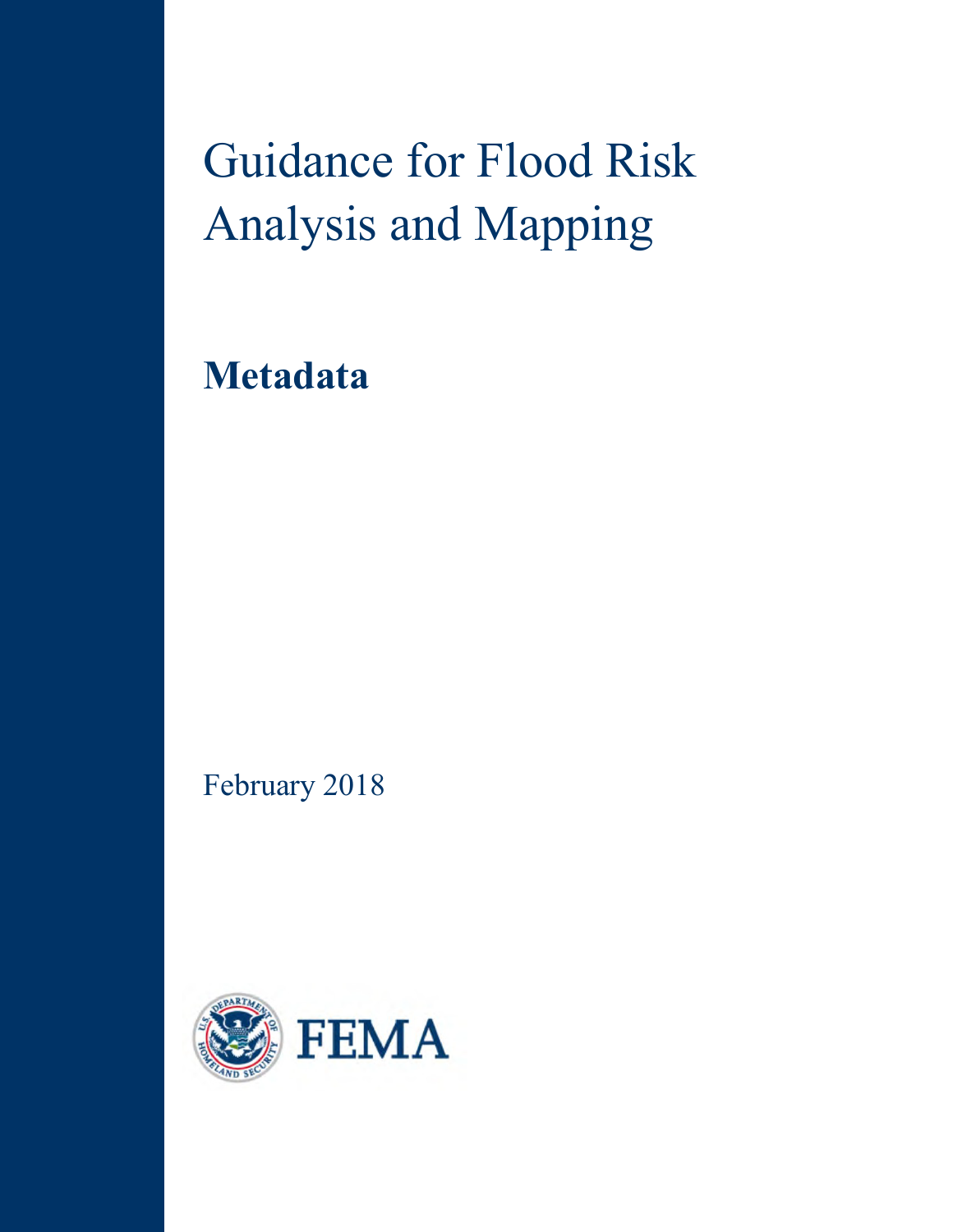This guidance document supports effective and efficient implementation of flood risk analysis and mapping standards codified in the Federal Insurance and Mitigation Administration Policy FP 204- 07801.

For more information, please visit the Federal Emergency Management Agency (FEMA) Guidelines and Standards for Flood Risk Analysis and Mapping webpage [\(www.fema.gov/guidelines-and](https://www.fema.gov/guidelines-and-standards-flood-risk-analysis-and-mapping)[standards-flood-risk-analysis-and-mapping\)](https://www.fema.gov/guidelines-and-standards-flood-risk-analysis-and-mapping), which explains the policy, related guidance, technical references and other information about the guidelines and standards process.

Nothing in this guidance document is mandatory other than standards codified separately in the aforementioned Policy. Alternate approaches that comply with FEMA standards that effectively and efficiently support program objectives are also acceptable.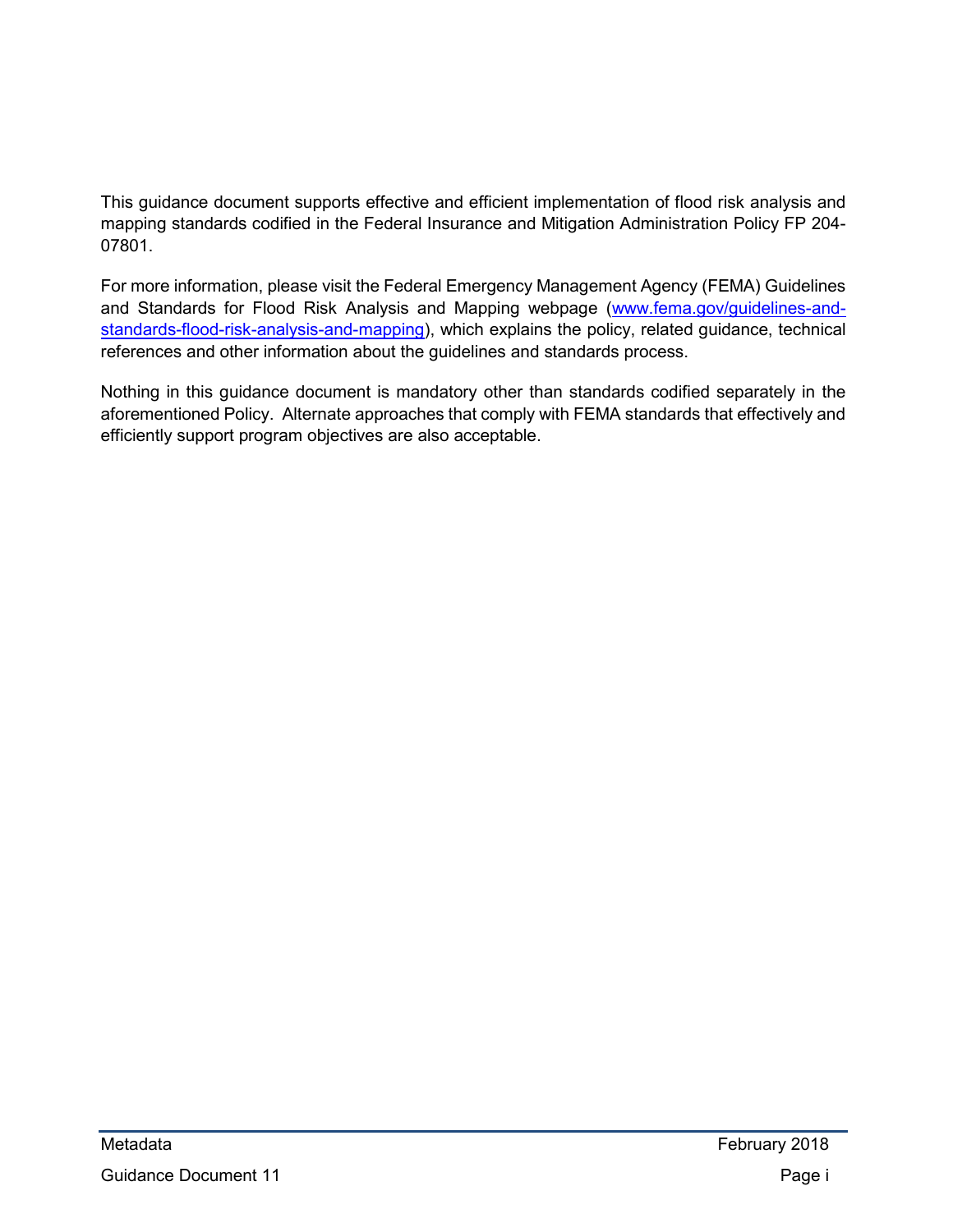## Table of Revisions

The follow summary of changes details revisions to this document subsequent to its most recent version in May 2017.

| <b>Affected Section or</b><br><b>Subsection</b> | <b>Date</b>      | <b>Description</b>                                                                                                                                                                            |
|-------------------------------------------------|------------------|-----------------------------------------------------------------------------------------------------------------------------------------------------------------------------------------------|
| 4.1.1 MIP Upload                                | February<br>2018 | Updated to note that metadata files should be named using the<br>CID selected during Mapping Information Platform (MIP) Task<br>Creation until MetaMan is updated to allow other file naming. |
| 4.2 Error Resolution                            | February<br>2018 | Updated to note that metadata files should be named using the<br>CID selected during MIP Task Creation until MetaMan is<br>updated to allow other file naming.                                |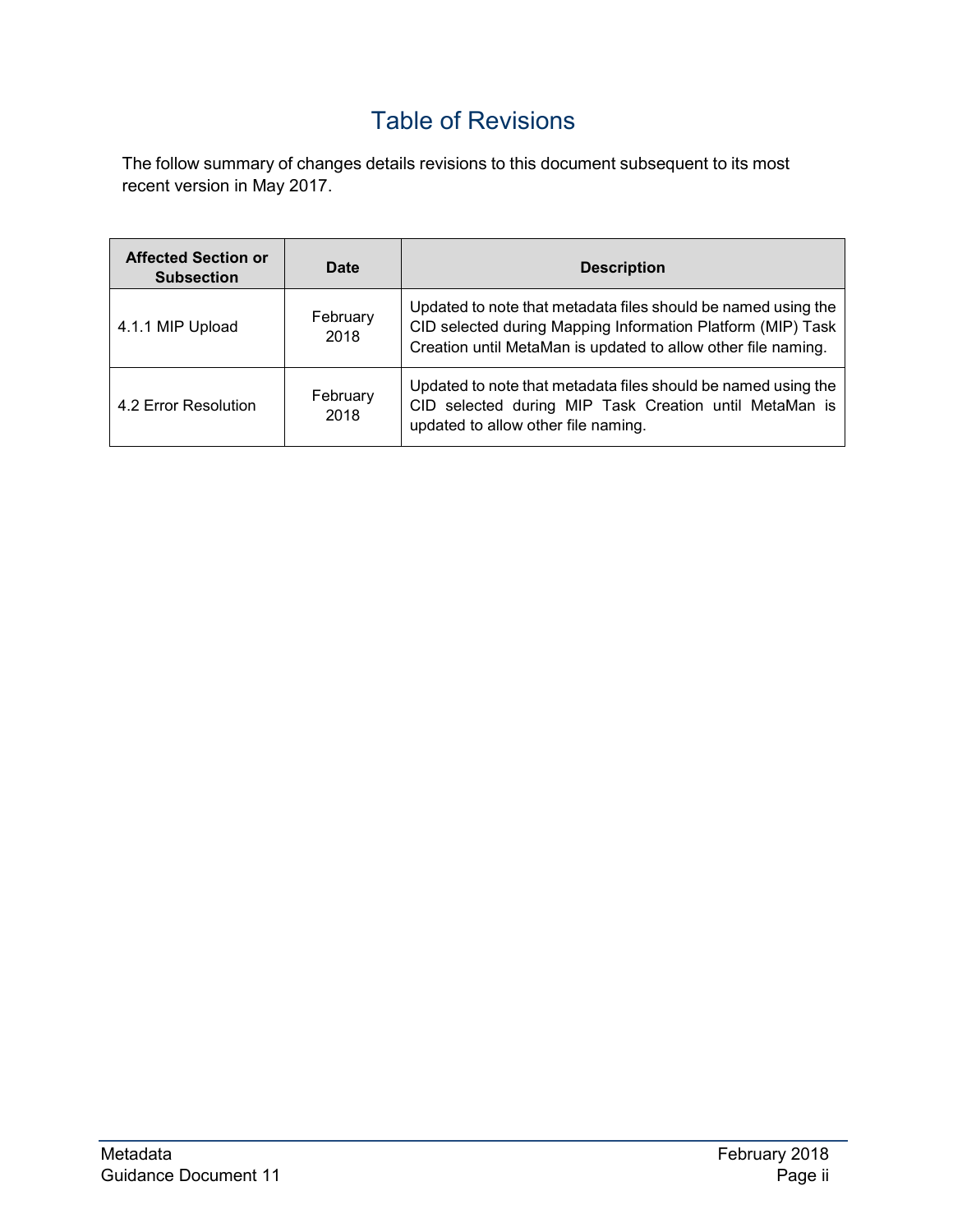## **Table of Contents**

| 1.0 |  |
|-----|--|
|     |  |
|     |  |
| 2.0 |  |
| 3.0 |  |
|     |  |
|     |  |
|     |  |
| 4.0 |  |
|     |  |
|     |  |

# **List of Figures**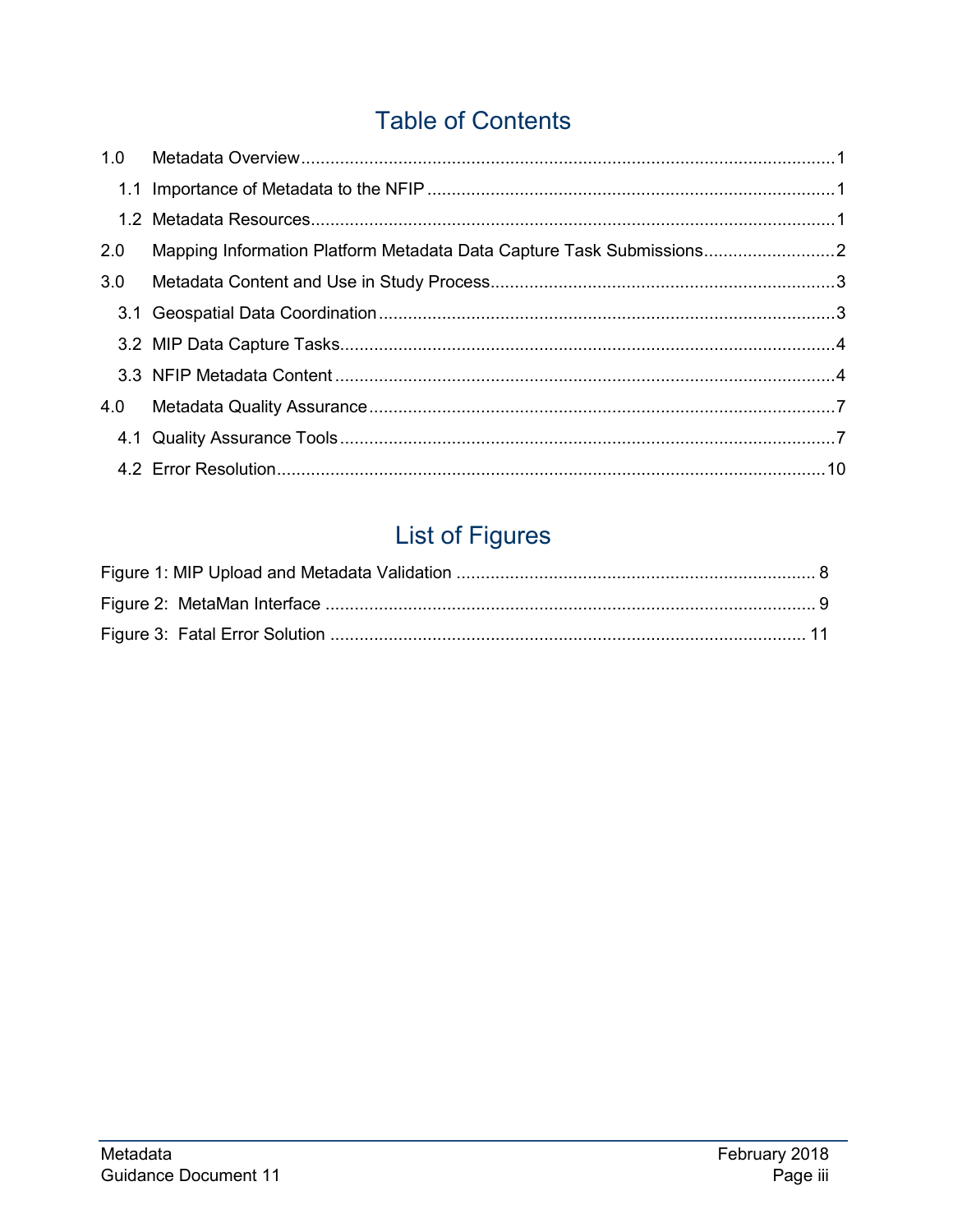#### <span id="page-4-0"></span>**1.0 Metadata Overview**

This document contains guidance for the development and submission of National Flood Insurance Program (NFIP) metadata, which are used to characterize and inventory Flood Risk Project datasets and associated data artifacts in the Mapping Information Platform (MIP). The NFIP metadata profile specifications can be found in the Metadata Profiles Technical Reference at [www.fema.gov/guidelines-and-standards-flood-risk-analysis-and-mapping](https://www.fema.gov/guidelines-and-standards-flood-risk-analysis-and-mapping) and an example metadata file compliant with each of the NFIP metadata profiles can be found at the same location.

#### <span id="page-4-1"></span>**1.1 Importance of Metadata to the NFIP**

Metadata is often referred to as "data about data" or structured information that defines the important characteristics of a dataset. When used in relation to digital geospatial data, metadata is critical information that describes the content, quality, condition, and characteristics of the data. Metadata is a critical component of any geospatial data sharing framework, in that it allows for interoperability at the level of the data set and down to the level of individual features and their properties. In this capacity, it plays an important role in informing users about the quality of data and their intended use, to ensure that data are correctly utilized by the end user community.

The key purpose for collecting and publishing metadata is to:

- Maintain an organization's internal investment in geospatial data.
- Provide information about an organization's data holdings to data catalogs, clearinghouses and brokerages.
- Provide information needed to process and interpret data to be received through a transfer from an external source.

The ability to describe, search, discover and reuse Flood Risk Project artifacts is a key requirement of the Risk MAP Program. To achieve this, metadata about Flood Risk Project artifacts must be recorded and updated throughout the Flood Risk Project lifecycle, from Discovery to data collection, storage and management, production, publication, dissemination, and use.

The Risk MAP program has developed operational procedures that institutionalize metadata production and maintenance as part of MIP Data Capture tasks, content management infrastructure and maintenance tools. Metadata based on industry-standard information models is a key component of the data development and management process.

#### <span id="page-4-2"></span>**1.2 Metadata Resources**

This section identifies useful metadata resources.

#### **1.2.1 Content Standard for Digital Geospatial Metadata (CSDGM)**

The Federal Geographic Data Committee (FGDC) is a 19-member interagency committee composed of representatives from the Executive Office, Cabinet-level and independent agencies. To address the need for an open, consensus-based standard for geospatial metadata, the FGDC has developed the Content Standard for Digital Geospatial Metadata (CSDGM), FGDC-STD-001-1998. This standard has been the U.S. geospatial metadata standard since the mid 1990's and is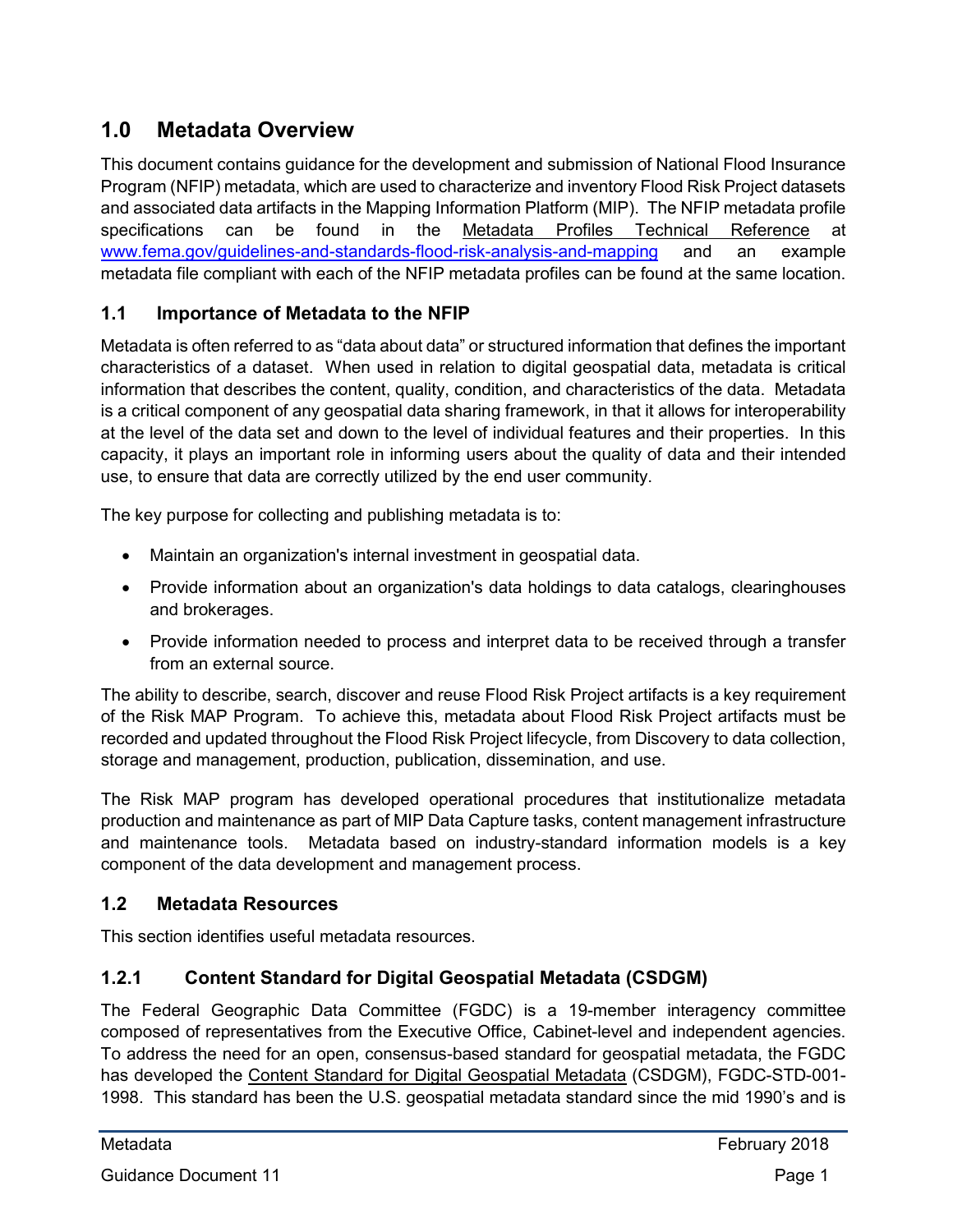in use across the federal community, with active participation by many producers and consumers of geospatial data. In the United States, most state and federal agencies adhere to the CSDGM.

The FGDC is also charged with developing the National Spatial Data Infrastructure (NSDI), in cooperation with state, local and tribal governments, as well as the academic community and the private sector. A key component of the NSDI is the NSDI Clearinghouse, which is an electronic service that provides access to geospatial data and metadata from distributed sources. FEMA is mandated in the revised OMB Circular A-16 (Executive Order 12906, as amended by E.O. 13286) to fully participate in the NSDI, which includes making metadata available to the NSDI Clearinghouse. The NSDI Clearinghouse is implemented as the GeoPlatform at [https://www.geoplatform.gov/.](https://www.geoplatform.gov/)

The FGDC CSDGM standards are available in several useful formats at the following link:

• [www.fgdc.gov/metadata/geospatial-metadata-standards#csdgm.](https://rmd.msc.fema.gov/Data%20%20Dissemination/Document%20Concurrence%20Approval%20Tracking/2.%20To%20Be%20Reviewed/Guidance%20and%20Standards%20-%20Fall%202017/www.fgdc.gov/metadata/geospatial-metadata-standards)

#### **1.2.2 Other Resources**

In addition to the Metadata Profiles Technical Reference and the sample metadata XMLs, other potentially useful resources related to National Flood Insurance Program (NFIP) metadata preparation and validation are provided:

- Graphical representation of the Content Standard for Digital Geospatial Metadata <https://www.fgdc.gov/csdgmgraphical/index.html>
- USGS Online CSDGM Geospatial Metadata Validation Service <https://mrdata.usgs.gov/validation/>
- FGDC Metadata Resources

<https://www.fgdc.gov/metadata/geospatial-metadata-standards>

• FGDC List of Metadata Tools <https://www.fgdc.gov/metadata/geospatial-metadata-tools>

#### <span id="page-5-0"></span>**2.0 Mapping Information Platform Metadata Data Capture Task Submissions**

Metadata is a critical asset for the inventory and documentation of FEMA geospatial data products and specifically those Flood Risk Project data artifacts held and managed by the Mapping Information Platform (MIP). Metadata permits rapid search and access across data collections or among the individual elements of a collection, based on common queries (e.g., search by theme/topic category, publication date, publishing organization, geographic extent, or time period).

Metadata development is a requirement that must be met by Mapping Partners when submitting spatial data to the MIP and is mandatory to submit to be able to advance many of the MIP tasks. Metadata plays a pivotal role in facilitating data discovery, documentation and access by helping to both build the catalog of available data elements available within the MIP and by providing information to consumers of the data on the history and appropriate use of data layers being accessed.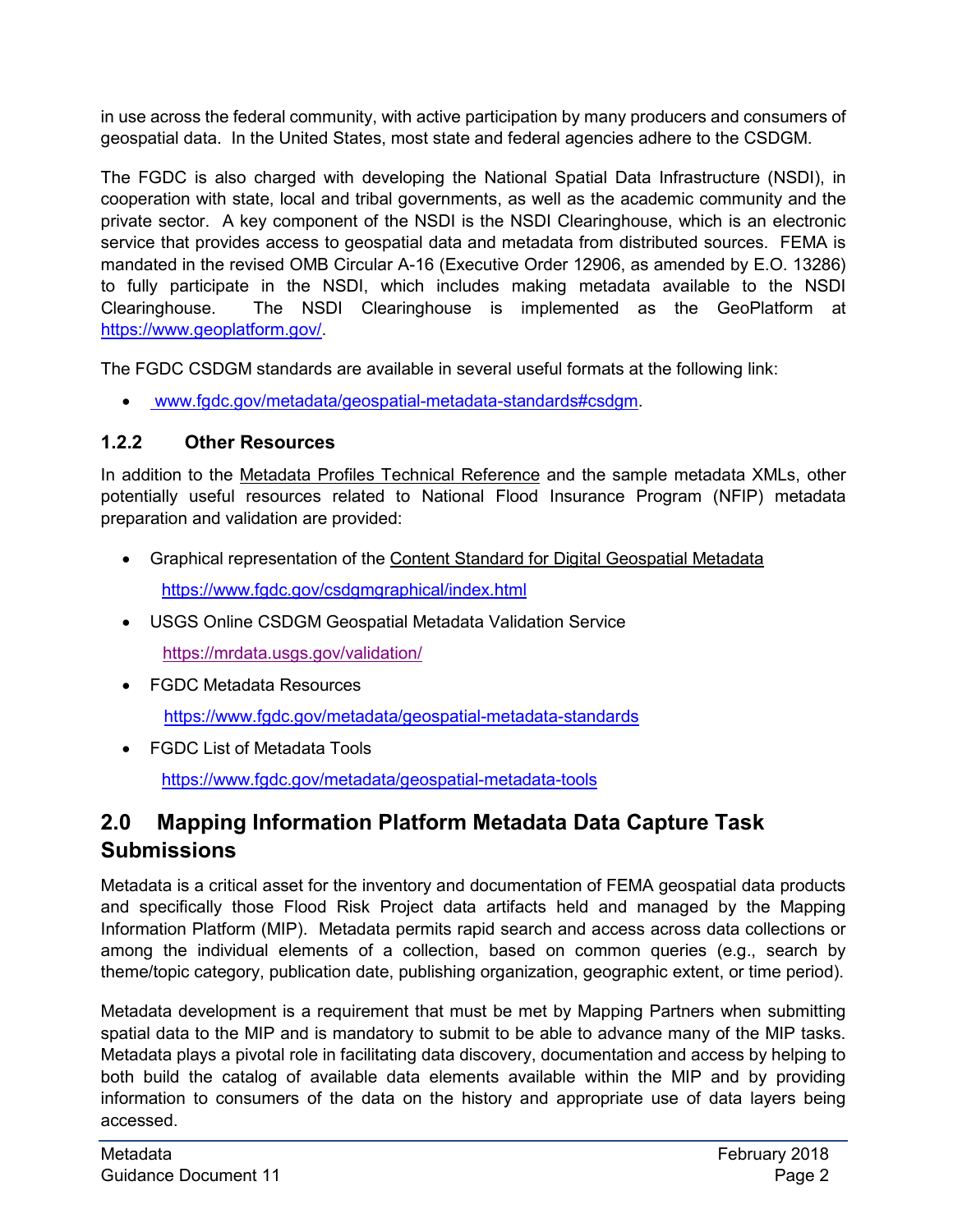Mapping Partners are responsible for producing metadata at a number of different points during the Flood Risk Project lifecycle including those related to Discovery, base maps, orthoimagery, terrain, field surveys, hydrology, hydraulics, coastal, alluvial fan, floodplain mapping/redelineation, the Flood Insurance Rate Map (FIRM) Database and the Flood Risk Database (FRD).

A metadata file in XML format that complies with the NFIP Metadata Profile applicable to the MIP Data Capture task must be included with MIP submittals. The profiles follow the FGDC Content Standard for metadata and define additional domains and business rules for some elements that are mandatory for FEMA, based on the specific submittal type.

The metadata files should be named using the file names specified in the Metadata Profiles Technical Reference and the Data Capture Technical Reference. The metadata files should be submitted to the MIP in the folder structure specified in the Data Capture Technical Reference.

### <span id="page-6-0"></span>**3.0 Metadata Content and Use in Study Process**

As noted above, metadata is collected, developed and submitted at each stage of the Flood Risk Project lifecycle. Each stage in the project lifecycle serves to build the components of the FIRM Database and the FRD. The submitted metadata files will document this process of building the final regulatory and non-regulatory products such that by the end, the metadata files progressively and cumulatively document the completed Flood Risk Project, similar to how the FIRM Database S Submittal Info feature class progressively and cumulatively documents the spatial extent of each Data Capture task in the Flood Risk Project.

#### <span id="page-6-1"></span>**3.1 Geospatial Data Coordination**

Mapping Partners perform geospatial data coordination throughout the Flood Risk Project lifecycle to avoid duplication of effort during a Flood Risk Project. Metadata provided by data sources allows Mapping Partners to understand the characteristics of available data and evaluate and rank their usefulness to the project. The assigned Mapping Partner should identify and use existing digital data whenever possible, while still meeting required specifications and quality of work. As geospatial data to be used in a project are received, checked and accepted, the appropriate NFIP metadata file should be completed. The data and related metadata are then loaded into the MIP.

Once relevant data sources have been identified, Mapping Partners should acquire the existing data following the data acquisition procedures in the current State-specific Geospatial Data Coordination Procedures. Each distinct dataset that is gathered should be accompanied by metadata that is FGDC compliant. Mapping Partners should check that sufficient documentation is available to produce metadata that comply with the NFIP metadata profiles, and should correct any deficiencies found.

The best time to collect metadata is when the data are being developed, as it can be difficult to recover information about the development of a set of data after the fact. Because of this potential difficulty and due to the requirement that compliant metadata be submitted with other data for the project, participants will benefit greatly from asking data sources to provide compliant metadata with geospatial data supplied for the project, from working with data sources to recover information that has not been recorded and for requiring vendors to provide compliant metadata for any newly collected data.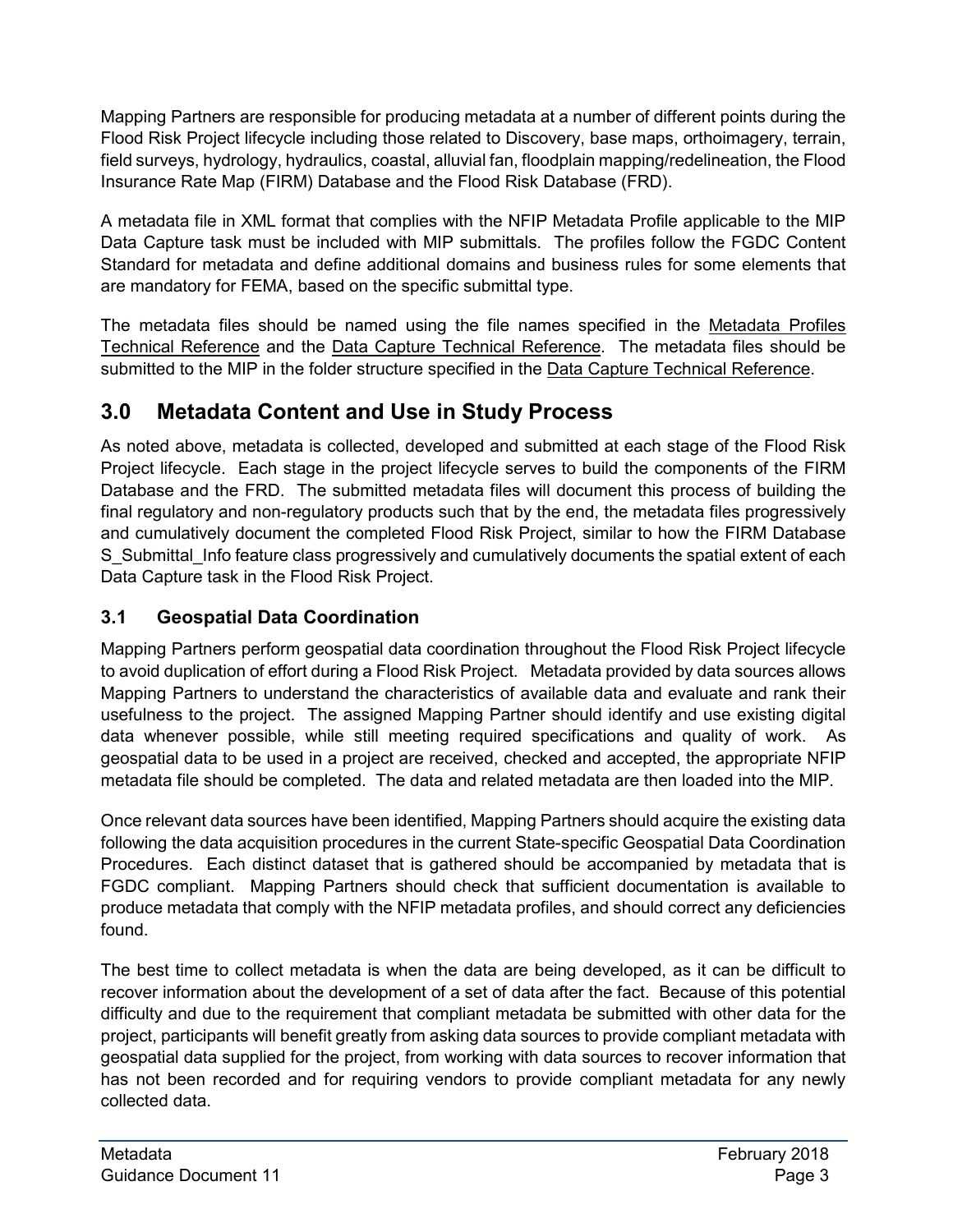There can be no restrictions on FEMA's use or redistribution of metadata. Metadata accompanies the flood risk data when distributed to the public and FEMA needs to be able to distribute the metadata freely. Distribution methods include but, are not limited to, incorporating information from the metadata in collar information and annotation on printed flood maps, distributing metadata with other digital flood data online and on media and providing metadata on the web with flood maps. FEMA also participates in interagency exchanges of metadata and participants can expect the metadata to appear on publicly available data portals and clearinghouses. The metadata also may appear in other applications that acquire data from such portals and clearinghouses, even if FEMA does not participate in these other applications directly.

#### <span id="page-7-0"></span>**3.2 MIP Data Capture Tasks**

Once a Flood Risk Project is initiated, it will follow the defined MIP business flow and include all of the MIP Data Capture tasks that are included in the project Scope of Work. Because the Flood Risk Project lifecycle successively builds the FIRM Database and the FRD, the metadata files that document each MIP submittal have a similar structure and requirements. These include information about points of contact, the type of data, the sources of data, the quality, lineage, and processes applied to the data, the coordinate system, the information content, and the transfer media for the data.

#### <span id="page-7-1"></span>**3.3 NFIP Metadata Content**

Metadata files should be submitted using the most recent metadata profiles even if the FIRM Database for the Flood Risk Project is being submitted in the 2003 database schema.

The following guidance is provided for NFIP metadata file content. Note that the numeric references in this section (e.g., 2.5.1.6) are to specific elements of the metadata file and correspond to the element numbering used within the metadata profiles.

#### **3.3.1 Listing of Submitted Tables**

Mapping Partners will often only submit data that cover the geographic area of their work. The tables that are applicable to a specific Flood Risk Project will vary, depending on the specific scope of that activity. Table 2 – FIRM Database Submittal Table in the FIRM Database Technical Reference presents the FIRM Database tables that apply to the different MIP Data Capture tasks of a regulatory Flood Risk Project.

Because not all database tables are included in every database submittal, the Entity and Attribute Information Section 5.1 should include a list of all FIRM Database or Flood Risk Database (FRD) layers and tables included in the submittal. The Flood Insurance Rate Map (FIRM) Database Verification Tool (DVT) will check that this listing agrees with the submitted data.

If additional non-standard FRD layers and tables are included with the submittal, they should be documented in the Entity and Attribute Overview Section 5.2.1. See the Flood Risk Database (FRD) Guidance for additional information about documenting any non-standard data that are submitted in the FRD.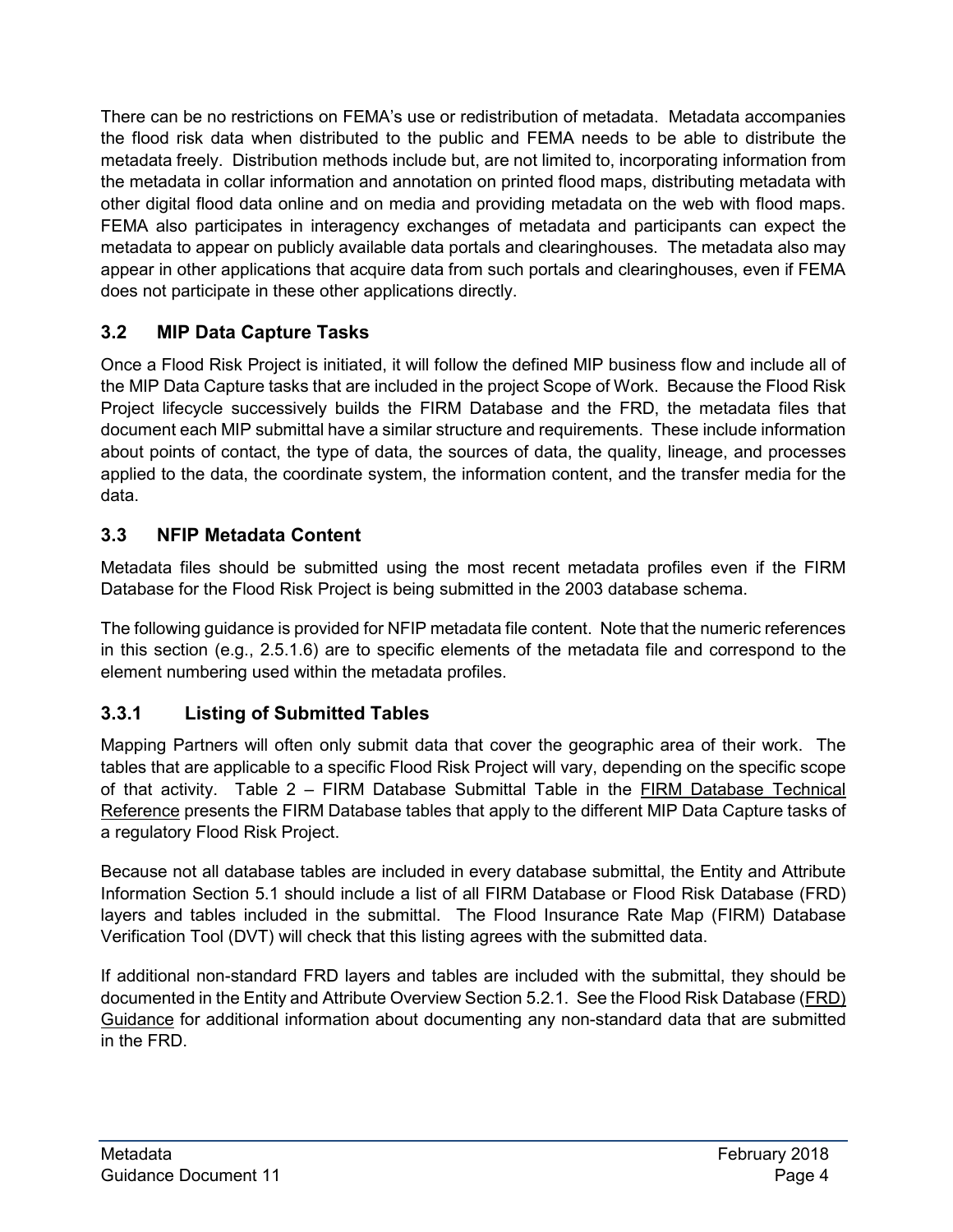#### **3.3.2 Sources Used**

Only one NFIP metadata file is required for most MIP Data Capture task submittals for a Flood Risk Project. Within the metadata file, the assigned Mapping Partner should distinguish between the different origins of the various datasets included in the submittal. If more detailed metadata is available from an agency or organization that provided data for use in the flood risk project, it should be included in the metadata submittal to the extent it can be made compliant with the NFIP Metadata Profiles. Reference the data providers' original metadata record in the Lineage Section 2.5 of the NFIP metadata file. If there is a Web-accessible metadata record for the original data set, the URL to the metadata may be provided in the optional Source Citation - Online Linkage element (2.5.1.1.1.10). Otherwise, the Source Contribution [free text] element (2.5.1.6) may include information on how to access the metadata record for the data sets obtained. It is also a best practice to upload the data provider's metadata file to the MIP in the Data Capture Tasks Supplemental Data folder. Refer to the Data Capture Technical Reference for information on the folder structure for MIP uploads.

The metadata file should include a description of the source material from which the data were derived and the methods of derivation, including all transformations involved in producing the final digital files. The description should include the data sources, date of collection or digitizing, scale of digitizing, projections, coordinate systems, horizontal datum, vertical datum, and units of all digital data used and submitted. Some of this information will already be provided in the FIRM Database S\_Submittal\_Info feature class and in the L\_Source\_Cit table.

The date assigned to a source should reflect the date that the information corresponds to the ground condition. If the Mapping Partner does not know this date, the Mapping Partner may use the date of publication and indicate as such.

For each data source used in the database and described in the metadata file, the Mapping Partner should assign a unique Source Citation Abbreviation using the SOURCE\_CIT field that is included in each spatial table in the database.

Each Source Citation Abbreviation used in the database should be documented in a record in the FIRM Database L\_Source\_Cit table and with a corresponding Source Citation entry in the metadata file in the Lineage section (2.5) under Data Quality.

The SOURCE\_CIT field and L\_Source\_Cit table use a standard set of prefixes followed by a sequential number (e.g., BASE1, BASE2, STUDY1, STUDY2) to categorize the data sources as defined in the FIRM Database Technical Reference and the Flood Risk Database Technical Reference.

If, during the incorporation of revised data, an existing FIRM Database layer is completely superseded by a new layer, the old source citation abbreviation and its description in the metadata file should be retired in favor of a new source citation abbreviation and its description in the metadata file.

If, during the incorporation of revised data, only portions of a FIRM Database layer are updated, both the old and new source citation abbreviations should be included in the FIRM Database and documented in the metadata file.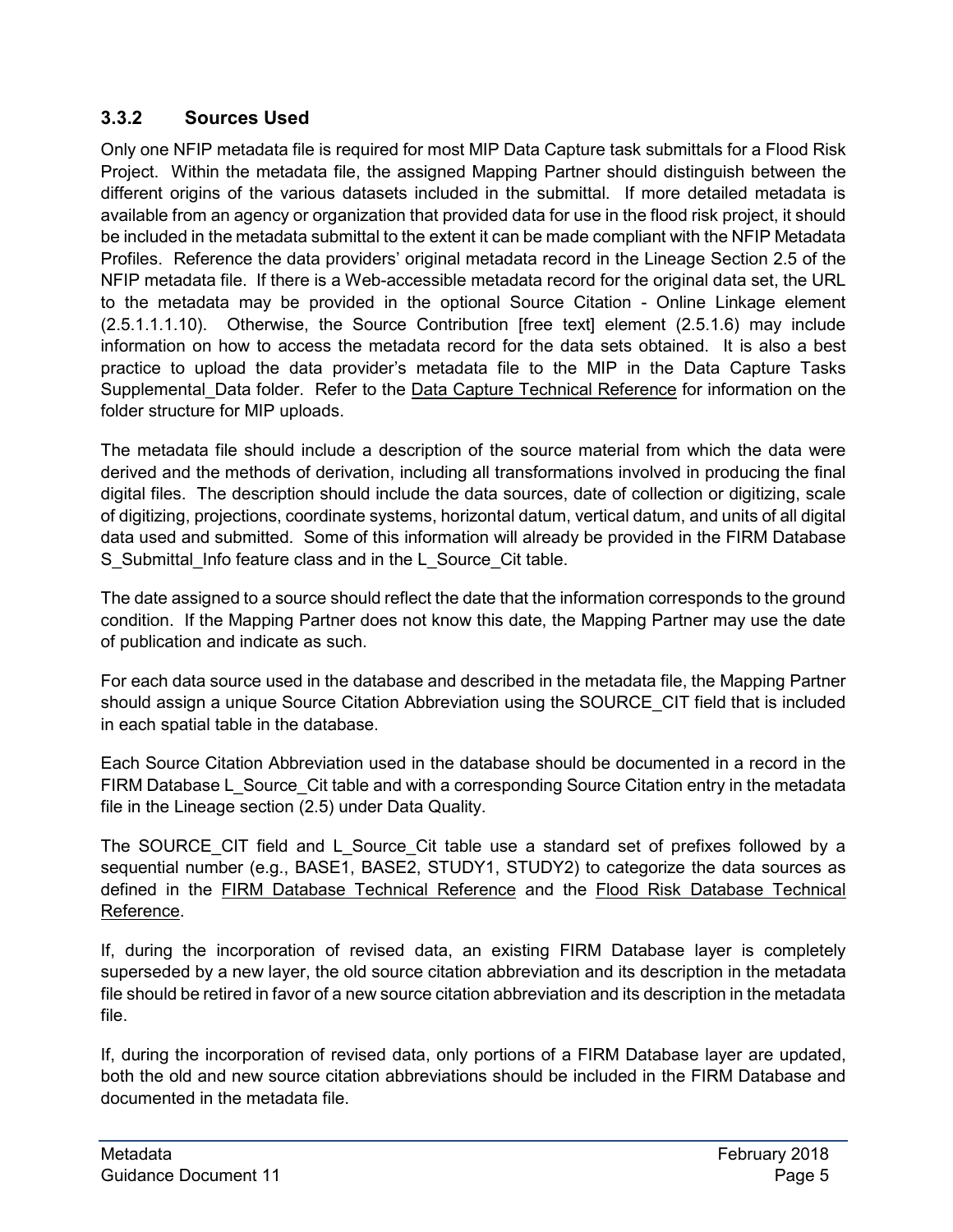When documenting the incorporation of revised data, new source citations in L\_Source\_Cit should start with the next available number. For example, a FIRM Database with "STUDY1" as the highest numbered Flood Risk Project record would get a new record coded "STUDY2". Unmodified areas on a revised FIRM panel would remain coded "STUDY1". The boundary between "STUDY1" and "STUDY2" areas should be coded in S\_FLD\_HAZ\_LN with the line type "OTHER BOUNDARY". Features revised by a Letter of Map Revision (LOMR) should have a SOURCE\_CIT value that identifies that they were updated by the LOMR (e.g., LOMC1, LOMC2, etc.).

The Mapping Partner should describe the data obtained from distinct sources in sufficient detail to identify the actual source for each element in the file. The Lineage section (2.5) should be used to describe each source. A sample Source Citation entry within the Lineage section for a Letter of Map Revision (LOMR) is shown below.

<srcinfo>

#### <srccite>

<citeinfo>

<origin>Federal Emergency Management Agency</origin> <pubdate>**20110622**</pubdate>

<title>**Letter of Map Revision, Case Number 10-04-3939P, Wake County,**  NC</title>

<geoform>**Vector digital data**</geoform>

<pubinfo>

<pubplace>**Washington, DC**</pubplace>

<publish>**Federal Emergency Management Agency**</publish>

#### </pubinfo>

<othercit>**A Letter of Map Revision is a letter, usually accompanied by a map attachment, that revises Base Flood Elevations (BFEs), flood hazard zones, floodplain boundaries and/or floodways shown on the FIRM.**</othercit>

</citeinfo>

```
</srccite>
```

```
<srcscale>6000</srcscale>
```
<typesrc>**CD-ROM**</typesrc>

<srctime>

<timeinfo>

<sngdate>

<caldate>**20110622**</caldate>

```
</sngdate>
```
</timeinfo>

<srccurr>**Effective date</srccurr>** 

</srctime>

<srccitea>**LOMC27**</srccitea>

<srccontr>**Spatial and attribute information for Floodplains, BFEs, cross sections, water lines, transportation features, general structures, and LOMR area of revision.**</srccontr>

</srcinfo>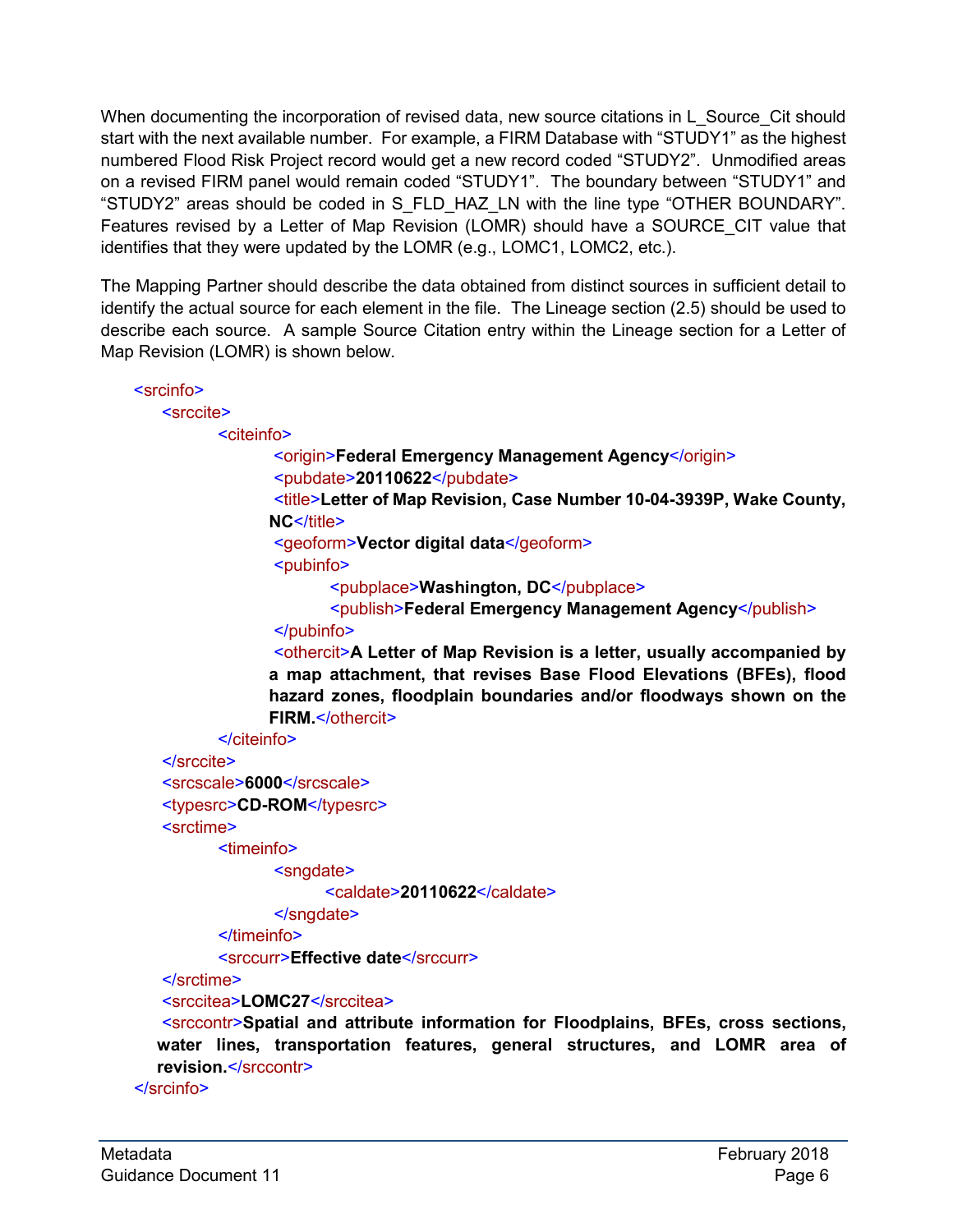When documenting the incorporation of revised data, unique source citation abbreviations should be used to document any new data sources so that when the revised data are stitched into the existing effective data for the subject jurisdiction in the NFHL, the source citation abbreviations are distinct. This applies regardless of whether the FIRM Database submitted to the MIP is jurisdictionwide or covers only the footprint of the revised area.

#### **3.3.3 Other Documentation**

Any variations from the standards and guidelines provided for the applicable dataset should be documented in the accompanying metadata file. This includes granted exceptions, variations agreed to by the FEMA Regional Office, unique characteristics of the submitted data or unique procedures used by the Mapping Partner.

Any use of non-populated values should be documented and explained in the metadata.

The version of any submitted Personal or File Geodatabases must be accurately documented in the metadata file in the Native Data Set Environment Section 1.13.

The metadata file should document the projection of the submitted database. If a different projection was used for FIRM production or flood risk analysis, this should be documented in the Process Description Section 2.5.2.1.

The metadata file should document the vertical datum conversion factor if the average countywide vertical datum conversion factor is less than +/-0.1 foot and the conversion is considered to be executed passively. This should be documented in the Process Description Section 2.5.2.1.

## <span id="page-10-0"></span>**4.0 Metadata Quality Assurance**

This section provides information about Quality Assurance tools that can be used to check metadata files and ways to resolve some common errors found during quality assurance reviews.

#### <span id="page-10-1"></span>**4.1 Quality Assurance Tools**

Several Quality Assurance tools are used to validate metadata files that are submitted within the MIP Data Capture tasks. The DVT is invoked when users choose "Validate Contents" as Draft FIRM Database, Produce Preliminary Products, and Develop Final Mapping Products Data Capture uploads are made in the MIP. Studies must pass DVT before moving to the next MIP Data Capture step. MIP Black Belts are also tasked with checking MIP submittals for required tables/feature classes in submitted FIRM and FRD Databases and accompanying metadata files. Studies will fail MIP validation if the required tables/fields are missing. The FIRM Database Technical Reference lists the required tables and fields.

#### **4.1.1 MIP Upload**

All MIP Data Capture upload screens include a "Run Validation" button (see Figure 1). Selecting this option runs the Metadata Manager (MetaMan) tool on the submitted metadata file. The tool checks the uploaded metadata file against the metadata profile applicable to the MIP Data Capture task on which the user is working. The results of the MetaMan validation are displayed under "Submission Status".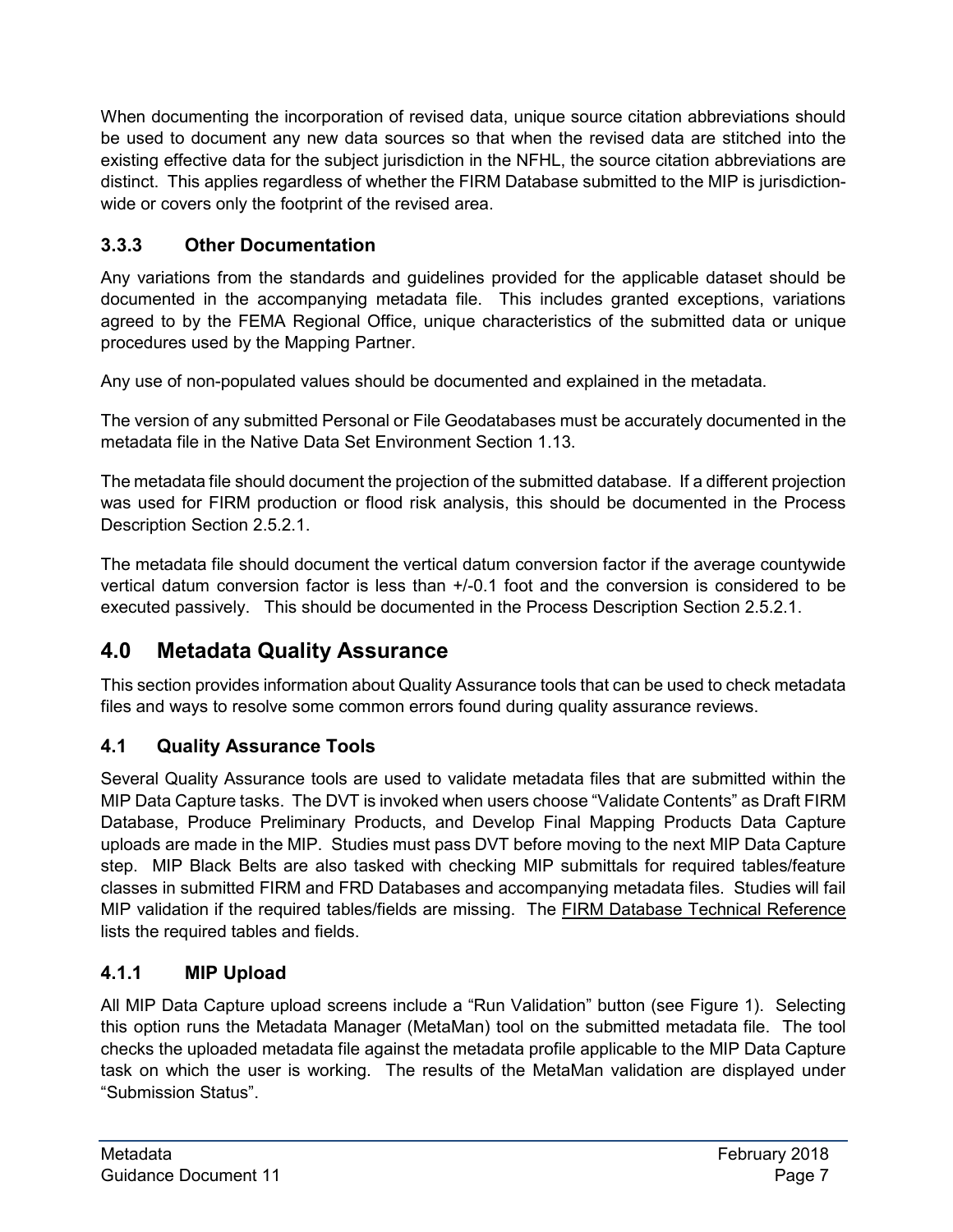For the Draft FIRM Database, Produce Preliminary Products, and Final Map Production and Distribution Data Capture tasks, the user must choose the FIRM Database schema for the data being submitted. If the submitted metadata passes the MetaMan validation, DVT is automatically started.

| <b>Submitted Data</b>                                                                                                    |                       |                              |      |  |  |  |  |
|--------------------------------------------------------------------------------------------------------------------------|-----------------------|------------------------------|------|--|--|--|--|
| Upload a data file and submit for validation. Download Sample Metadata Template to view the data file submission format. |                       |                              |      |  |  |  |  |
| *Database Schema                                                                                                         | 2003                  | 2011                         | 2013 |  |  |  |  |
| <b>Upload Data File</b>                                                                                                  |                       | Choose File   No file chosen |      |  |  |  |  |
| Direct Upload<br>Managed Upload<br>View in File Explorer                                                                 | <b>Run Validation</b> |                              |      |  |  |  |  |
| <b>Submission Status</b>                                                                                                 |                       |                              |      |  |  |  |  |
| <b>Metadata Validation Results</b>                                                                                       |                       |                              |      |  |  |  |  |
| <b>FIS/FIRM Validation Results</b>                                                                                       |                       |                              |      |  |  |  |  |
| <b>DVT Validation Results</b>                                                                                            |                       |                              |      |  |  |  |  |

**Figure 1: MIP Upload and Metadata Validation**

<span id="page-11-0"></span>Note that until such time as MetaMan is updated, only metadata files named using a CID, not a Hydrologic Unit Code (HUC-8) or project name, will pass MetaMan validation. Users should name the metadata file using the CID that was selected during the MIP Task Creation. Alternatively, users can request a bypass for files named with a HUC-8 or project name.

Additionally, until MetaMan is updated, the metadata file name of FEMA-Terrain-Capture will fail. Users should continue to use the Terrain metadata file naming convention of FEMA-DCS-Terrain.

#### **4.1.2 Metadata Manager (MetaMan)**

MetaMan can also be run from the MIP Meta Data Test Submission tab. It is recommended that users use MetaMan to check their metadata files before they are uploaded and run through the DVT checks. To run MetaMan, users need to enter a case number and Community ID, and then choose a schema (i.e. metadata profile) as shown in Figure 2. The schema should correspond with the MIP Data Capture task for which the metadata file will be uploaded. Then click "Continue" to browse to the metadata file to be validated, then click "Submit" to run MetaMan. The validation results will be displayed in the Results window.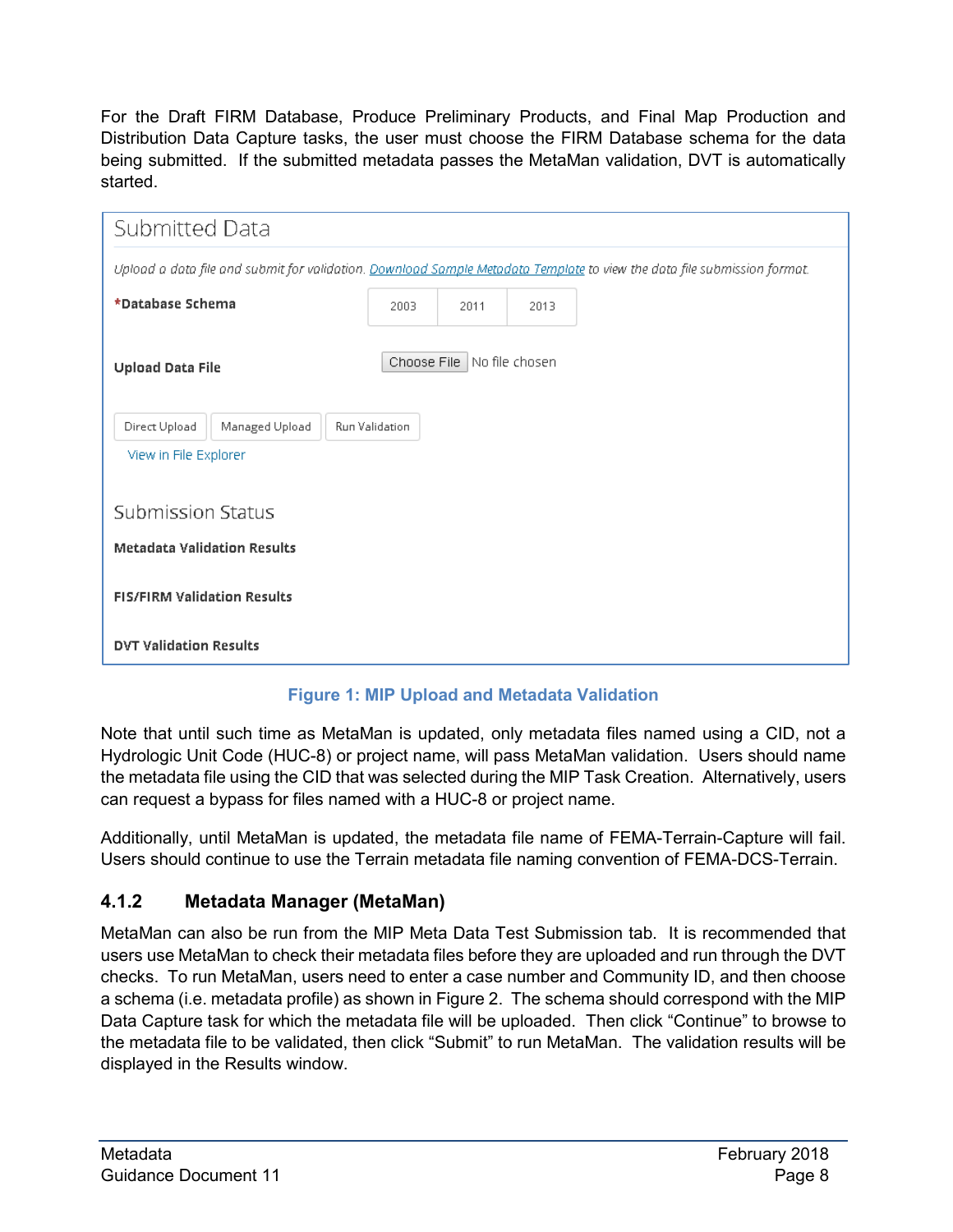| <b>Mapping</b><br><b>INFORMATION PLATFORM</b>                                                                                                                                                                                                                                                                                                                                        |                                                                                |                                                                                                                                                                                                                                                                                                                                                                          |                                                                                                                                                                                                                                                                                                                                                                                                                                                                                                                                                                                                                                                                                                                        |  |
|--------------------------------------------------------------------------------------------------------------------------------------------------------------------------------------------------------------------------------------------------------------------------------------------------------------------------------------------------------------------------------------|--------------------------------------------------------------------------------|--------------------------------------------------------------------------------------------------------------------------------------------------------------------------------------------------------------------------------------------------------------------------------------------------------------------------------------------------------------------------|------------------------------------------------------------------------------------------------------------------------------------------------------------------------------------------------------------------------------------------------------------------------------------------------------------------------------------------------------------------------------------------------------------------------------------------------------------------------------------------------------------------------------------------------------------------------------------------------------------------------------------------------------------------------------------------------------------------------|--|
| Welcome shoegberg   Log Out   Manage User Profile   FEMA Dictionary   MIP Help?<br>News & Events   Tools & Links   Workbench   MIP User Care<br>Risk MAP<br><b>Home</b>                                                                                                                                                                                                              |                                                                                |                                                                                                                                                                                                                                                                                                                                                                          |                                                                                                                                                                                                                                                                                                                                                                                                                                                                                                                                                                                                                                                                                                                        |  |
| Data Upload / Search Engineering Data / File Explorer / Reports & Form Letters / DFIRM DB QA / Address Book                                                                                                                                                                                                                                                                          |                                                                                |                                                                                                                                                                                                                                                                                                                                                                          | <b>Meta Data Test Submission</b><br>Metaman                                                                                                                                                                                                                                                                                                                                                                                                                                                                                                                                                                                                                                                                            |  |
| Home » Tools & Links » Meta Data Test Submission                                                                                                                                                                                                                                                                                                                                     |                                                                                |                                                                                                                                                                                                                                                                                                                                                                          |                                                                                                                                                                                                                                                                                                                                                                                                                                                                                                                                                                                                                                                                                                                        |  |
| Please correct the following error(s) before proceeding:                                                                                                                                                                                                                                                                                                                             |                                                                                | <b>Validation Results</b>                                                                                                                                                                                                                                                                                                                                                |                                                                                                                                                                                                                                                                                                                                                                                                                                                                                                                                                                                                                                                                                                                        |  |
| . An exception occurred when parsing the<br>metadata file.<br><b>Project Information</b><br>Enter the FEMA Study Case Number and Community ID<br>and click "Continue" to choose a file to be uploaded for test<br>submission.<br>* FEMA Study Case Number:<br>15-07-0896S<br>Community ID:<br>19001C<br>Select a Schema:<br>$\checkmark$<br>Produce Final Map Products<br>Continue > | <b>Location</b><br>line 10<br>line 10<br>line 410<br>line 692<br>line 692<br>≺ | <b>Property</b><br>/metadata[1]/idinfo[1]/citation[1]/citeinfo<br>$[1]$ /qeoform $[1]$ /<br>/metadata[1]/idinfo[1]/citation[1]/citeinfo<br>$[1]$ /qeoform $[1]$ /<br>/metadata[1]/spref[1]/horizsys[1]/<br>/metadata[1]/distinfo[1]/stdorder[1]/digform<br>[1]/digtinfo[1]/formname[1]/<br>/metadata[1]/distinfo[1]/stdorder[1]/digform<br><b>Metadata File Contents</b> | <b>Description</b><br>cvc-enumeration-valid: Value 'FEMA-FIRM-Final' is not facet-valid with respect to enumer<br>FEMA-DFIRM-Preliminary, FEMA-DFIRM-Final, Vector digital data]'. It must be a value fro<br>cvc-type.3.1.3: The value 'FEMA-FIRM-Final' of element 'geoform' is not valid.<br>cvc-complex-type.2.4.a: Invalid content was found starting with element 'geograph'. One<br>cvc-enumeration-valid: Value 'PGDB' is not facet-valid with respect to enumeration '[ARC<br>TAB, DWG, DXF, DLG, SDTS, BIL, BIP, BSQ, TIFF, GeoTIFF, MrSID, PNG, JPEG, ARCE, ES<br>Interchange file (MIF)]'. It must be a value from the enumeration.<br>cvc-type.3.1.3: The value 'PGDB' of element 'formname' is not valid. |  |
| A valid data upload submission will consist of one<br>metadata file in XML format.<br><b>Project Name:</b><br>Adair, County, Ia. (O-CW)(CTP<br>Self Funded) REG                                                                                                                                                                                                                      |                                                                                |                                                                                                                                                                                                                                                                                                                                                                          |                                                                                                                                                                                                                                                                                                                                                                                                                                                                                                                                                                                                                                                                                                                        |  |

**Figure 2: MetaMan Interface**

<span id="page-12-0"></span>MetaMan checks the submitted metadata file for conformance to FGDC metadata standards. It also includes checks for specific FEMA metadata requirements. These checks are specific to the metadata profile used for the metadata file being submitted. MetaMan does not include any checks for consistency between the submitted spatial data and the metadata. Those consistency checks are performed by DVT.

The MetaMan checks are summarized below.

- Conformance to FGDC Metadata XML Schema.
- Existence of required metadata sections as defined in FEMA metadata profiles.
- Use of FEMA domain values for specific sections within the metadata file as required by the specific metadata profile against which the submitted metadata file is being checked (these requirements vary by metadata profile). For example, MetaMan checks that the theme keywords listed in the submitted metadata file are within the domain of the theme keywords for the applicable metadata profile. MetaMan also checks that specific verbiage listed as FEMA specific domain values in the metadata profiles is included in the submitted metadata file. For example, the text provided for the Abstract field in the metadata file is checked for agreement against the text in the applicable metadata profile.

#### **4.1.3 FIRM Database Verification Tool**

DVT is run on the submitted FIRM Database and its corresponding metadata file. DVT performs several checks on the submitted metadata file as well as several checks for consistency between the metadata file and the FIRM Database. The FIRM Database Verification Tool guidance document lists metadata checks performed by DVT.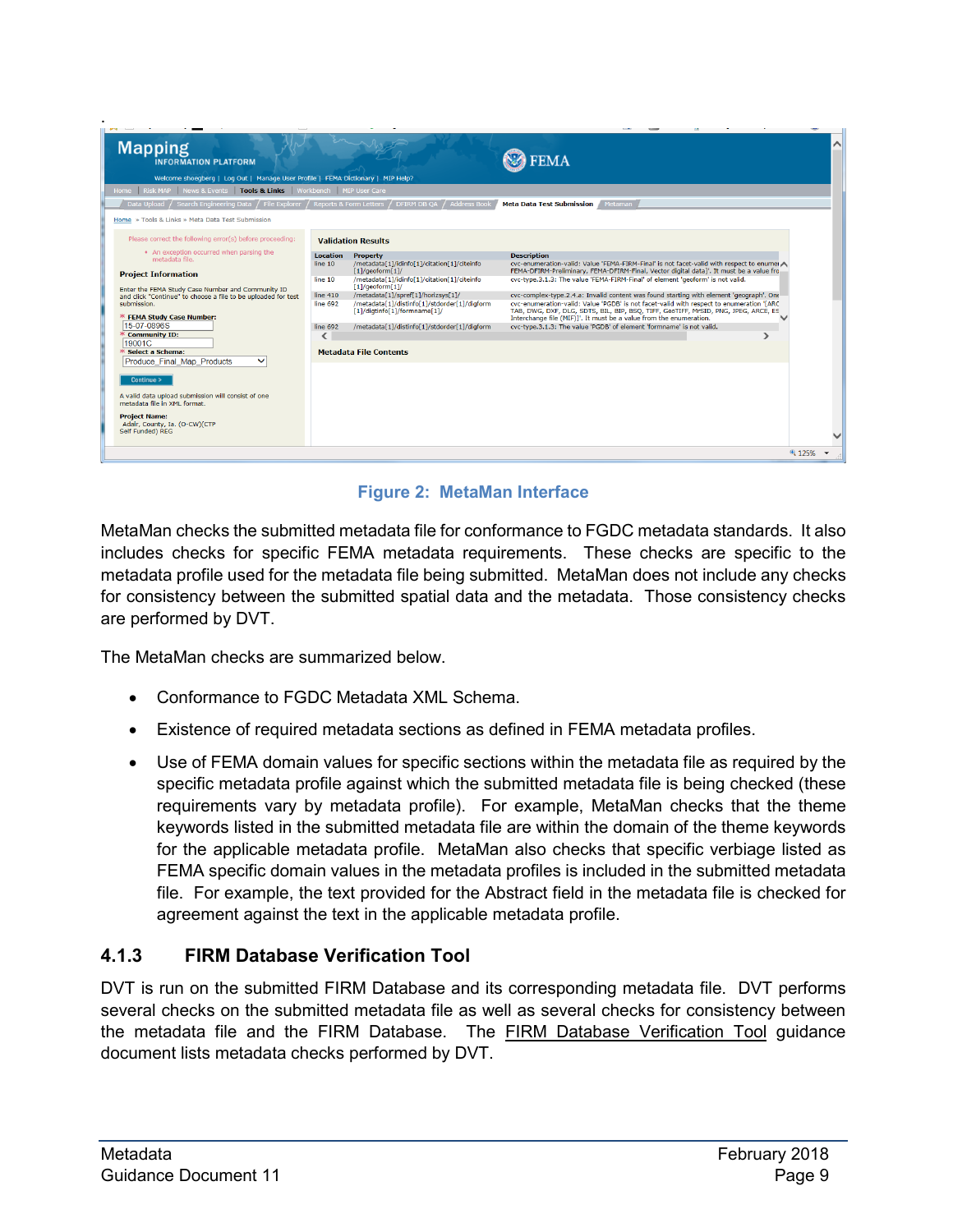#### **4.1.4 U.S. Geological Survey CSDGM Validation Service**

The U.S. Geological Survey Online CSDGM Geospatial Metadata Validation Service at <https://mrdata.usgs.gov/validation/> is a tool that allows users to upload a metadata XML file and validate its content against the FGDC CSDGM standards.

#### <span id="page-13-0"></span>**4.2 Error Resolution**

Each of the metadata validation tools described above provides error reports that describe the detected error(s). Most of the error messages provided by these tools are reasonably clear and specific and cite the line in the metadata file that has caused the error, although others can be somewhat cryptic.

Errors stemming from non-conformance to the FGDC Metadata Schema can usually be resolved by reviewing the placement of specific sections of the metadata to ensure correct parent-child relationships are met or the XML tags to ensure their correct spelling, syntax or placement. Examples of frequent errors include:

- XML closing tag is missing.
- Parent/child relationship within the XML file is not correct.

MetaMan errors often result from non-conformance with FEMA metadata profile "rules" regarding whether an item is required or not or whether a specific domain is used. These errors can generally be resolved by ensuring that the FEMA metadata profile has been correctly followed. Examples of frequent errors include:

- Disagreement between metadata "Currentness Reference" and "Progress". As described in the metadata profiles, the Progress element must synchronize with Currentness Reference (1.3.2) as follows: when Progress is "*In work",* Currentness Reference is "*MIP Submission Date";* alternatively, when Progress is "*Complete",* Currentness Reference is "*FIRM and FIS Effective Date".*
- "Place Keyword" (1.6.2.2) REGION number contains a leading zero (e.g., "06"); "6" for REGION is correct.
- "Place Keyword" (1.6.2.2) COUNTY name should be all caps and should not include the word "County or Parish" at the end of the name. For a watershed, this must be the first county listed alphabetically in the watershed and must match the set-up in the MIP.
- "Place Keyword" (1.6.2.2) COUNTY-FIPS code includes a "C" on the end of county FIPS code. The value should be only 5 digits. For a watershed, this must be the first county listed alphabetically in the watershed and must match the set-up in the MIP.
- "Source Citation Abbreviation" (2.5.1.5) prefix listed in the metadata file (e.g., BASEx, STUDYx) does not match the FIRM Database domain.

FIRM DVT metadata errors typically result from lack of consistency between the FIRM Database and the metadata file and can be resolved by ensuring the required consistency is met. The FIRM Database Verification Tool guidance document lists some common errors and provides recommendations for resolving them.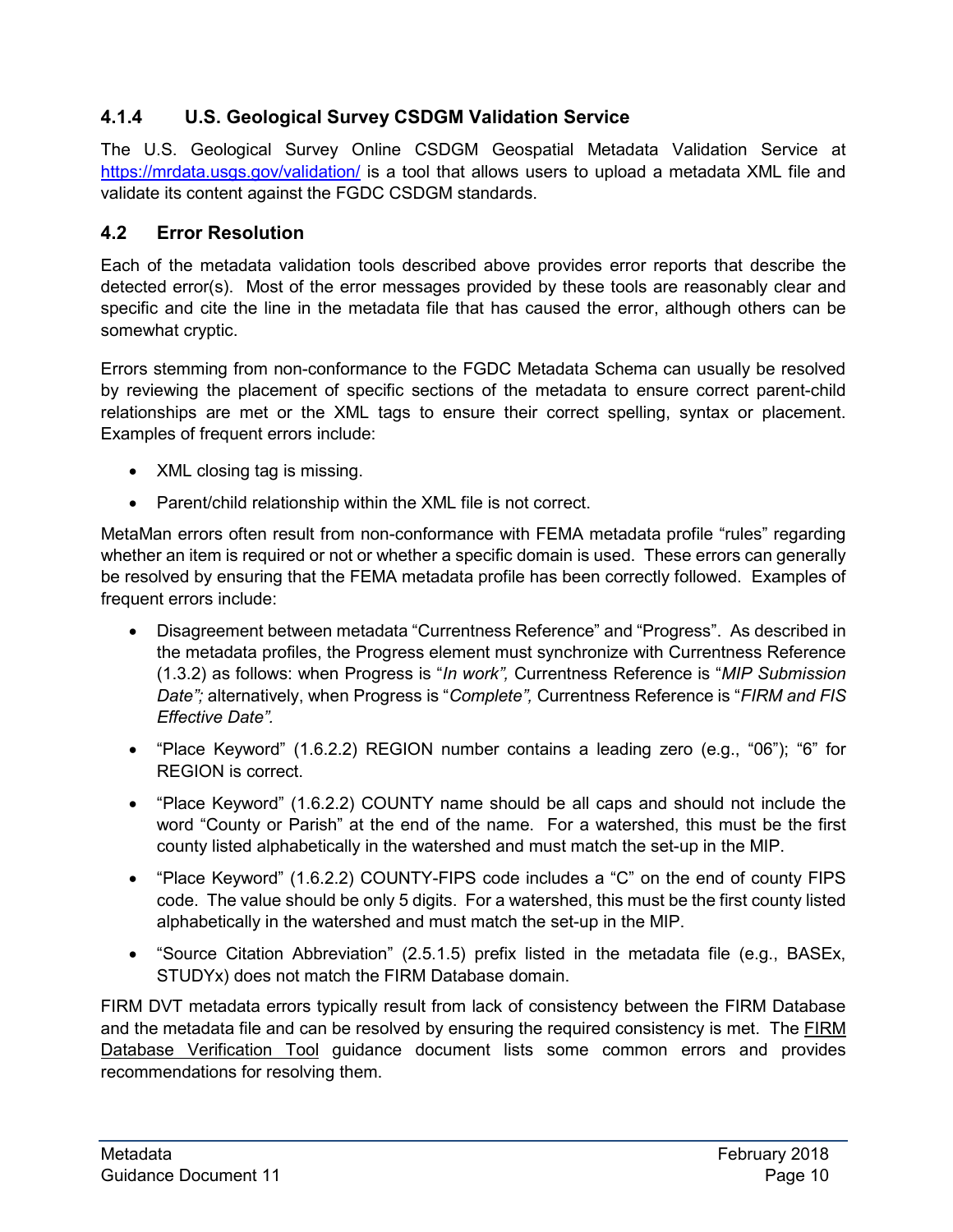Special or hidden characters may cause metadata files to fail the MetaMan and/or DVT checks. These may include but are not limited to ampersand (&), quotation marks ("") and symbols or accent marks used in foreign languages such as the tilde used in Spanish (~). Resolving these errors will typically involve spelling out, replacing or removing the symbol.

One method that can be used to find these special or hidden characters is as follows:

- Open XML using a text editor such as Notepad ++.
- Click on 'Encoding' in the banner bar.
- Select "Encode in ANSI".
- Perform a search using special characters: â€.
- When found, delete the special characters and add back the apostrophe or other symbol that is associated with the special character.

Occasionally the user may get a "Fatal Error" that does not include any details of its cause. One possible solution is to save the file as an ANSI file as shown in Figure 3.

| $\mathbf{x}$<br>Save As                                   |            |                                              |                                        |                                                  |                     |                          |  |
|-----------------------------------------------------------|------------|----------------------------------------------|----------------------------------------|--------------------------------------------------|---------------------|--------------------------|--|
| Computer > Local Disk (C:) > MetaMan > Greene_Co_NY       |            |                                              |                                        | $-44$                                            | Search Greene_Co_NY | Q                        |  |
| Organize -                                                | New folder |                                              |                                        |                                                  | <b>IE -</b>         | $\mathbf{\Omega}$        |  |
| Desktop<br><b>La</b> Downloads<br>Recent Places           |            |                                              | Name<br>2 36039C_20080516_metadata.xml | Date modified<br>11/29/2007 9:45 PM XML Document | Type                |                          |  |
| Desktop<br>Libraries<br>R Hoegberg, Sue<br>Computer       |            |                                              |                                        |                                                  |                     |                          |  |
| Local Disk (C:)                                           |            |                                              |                                        |                                                  |                     |                          |  |
| DVD RW Drive (D:)                                         |            |                                              | in the<br>$\epsilon$                   |                                                  |                     |                          |  |
|                                                           |            | File name: 36039C_20080516_metadata.xml<br>٠ |                                        |                                                  |                     |                          |  |
| Save as type: All Files (*.*)<br>$\triangle$ Hide Folders |            |                                              | Encoding: ANSI                         | Save                                             | Cancel              | $\overline{\phantom{0}}$ |  |
|                                                           |            |                                              |                                        |                                                  |                     |                          |  |

**Figure 3: Fatal Error Solution**

<span id="page-14-0"></span>If the metadata error(s) cannot be resolved and a MIP Help request for a bypass is needed, be sure to include the following information in your MIP Help ticket:

- CID
- FIRM Database schema year (e.g., 2003, 2011, 2013) and metadata profile schema (e.g., 2006, 2013) used for validation.
- The validation activity that failed metadata (e.g., Preliminary FIS/FIRM, DVT).

Note that all North Carolina metadata files will require a MIP Help bypass for Draft FIRM Database, Produce Preliminary Products, and Develop Final Mapping Products Data Capture tasks.

As noted previously, until such time as MetaMan is updated, only metadata files named using a CID, not a HUC-8 or project name, will pass MetaMan validation. Users should name the metadata